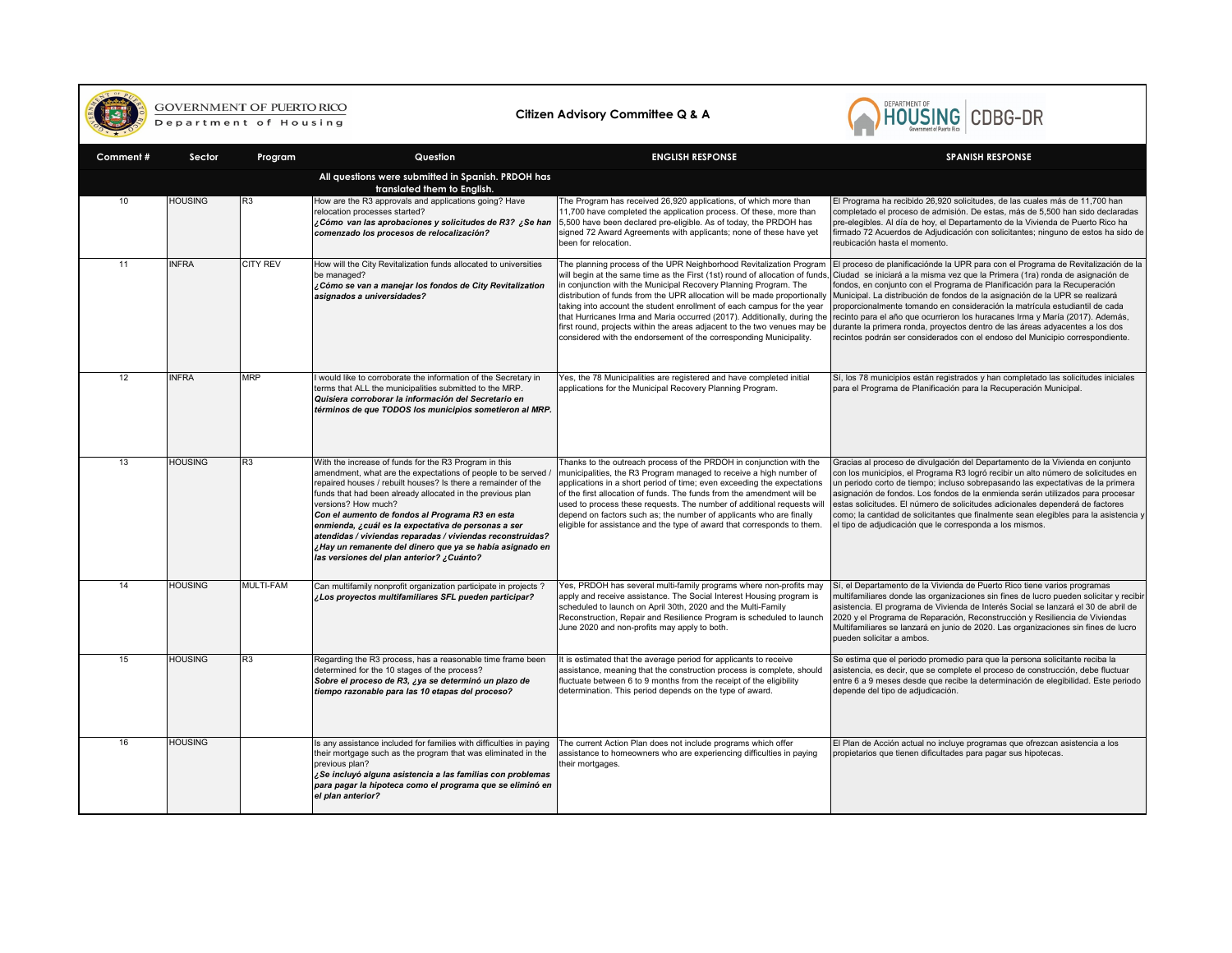| 17              | <b>HOUSING</b> | R3                               | Will the funds for the implementation of mitigation projects come It is estimated that the R3 Program should be granting the first<br>before the relocation processes? What is the status of the R3<br>Program?<br>¿Los fondos para implementación de proyectos de<br>mitigación llegarán antes de los procesos de<br>relocalización? ¿Cuál es el estatus de los trabajos del<br>programa R3?                                         | Relocation "voucher" on or before July 1, 2020. The Mitigation Action<br>Plan is currently scheduled to be published for public comment in late<br>Summer or early Fall 2020.                                                                                                                                                                                                                                                                                                                                                                                                                                                                                                                                                                                                                                                                                                                                                                                                                                                                                                                                                                                                                                                                                                                                                                                                                                                                                                                                                                                                                  | Se estima que el Programa R3 deberá estar otorgando el primer "voucher" del<br>proceso de Reubicación en o antes del 1ro de julio de 2020. El Plan de Acción de<br>Mitigación está programado para ser publicado para comentarios públicos a fines<br>del verano o principios del otoño 2020.                                                                                                                                                                                                                                                                                                                                                                                                                                                                                                                                                                                                                                                                                                                                                                                                                                                                                                                                                                                                                                                                                                                                                                                                                                                                                                                                                                                                                                                                                                             |
|-----------------|----------------|----------------------------------|---------------------------------------------------------------------------------------------------------------------------------------------------------------------------------------------------------------------------------------------------------------------------------------------------------------------------------------------------------------------------------------------------------------------------------------|------------------------------------------------------------------------------------------------------------------------------------------------------------------------------------------------------------------------------------------------------------------------------------------------------------------------------------------------------------------------------------------------------------------------------------------------------------------------------------------------------------------------------------------------------------------------------------------------------------------------------------------------------------------------------------------------------------------------------------------------------------------------------------------------------------------------------------------------------------------------------------------------------------------------------------------------------------------------------------------------------------------------------------------------------------------------------------------------------------------------------------------------------------------------------------------------------------------------------------------------------------------------------------------------------------------------------------------------------------------------------------------------------------------------------------------------------------------------------------------------------------------------------------------------------------------------------------------------|-----------------------------------------------------------------------------------------------------------------------------------------------------------------------------------------------------------------------------------------------------------------------------------------------------------------------------------------------------------------------------------------------------------------------------------------------------------------------------------------------------------------------------------------------------------------------------------------------------------------------------------------------------------------------------------------------------------------------------------------------------------------------------------------------------------------------------------------------------------------------------------------------------------------------------------------------------------------------------------------------------------------------------------------------------------------------------------------------------------------------------------------------------------------------------------------------------------------------------------------------------------------------------------------------------------------------------------------------------------------------------------------------------------------------------------------------------------------------------------------------------------------------------------------------------------------------------------------------------------------------------------------------------------------------------------------------------------------------------------------------------------------------------------------------------------|
| 18              | <b>HOUSING</b> | R3                               | How will relocation be coordinated given the fact that mitigation<br>projects have not been selected? Are relocations halted until<br>mitigation projects are known and how much they will impact?<br>Cómo se va a coordinar la relocalización ante el hecho de<br>que los proyectos de mitigación no se han seleccionado?<br>¿Se paralizan las relocalizaciones hasta que se sepan los<br>proyectos de mitigación y cuánto impactan? | The Relocation process under the R3 Program is voluntary. Currently,<br>applicants who are eligible for Relocation in the R3 Program can<br>voluntarily select an existing property or land for construction of a new<br>home in secure areas. Meanwhile, the mitigation projects of the differen<br>communities continue their planning process.                                                                                                                                                                                                                                                                                                                                                                                                                                                                                                                                                                                                                                                                                                                                                                                                                                                                                                                                                                                                                                                                                                                                                                                                                                              | El proceso de Reubicación bajo el Programa R3 es voluntario. Actualmente, los<br>solicitantes que sean elegibles para Reubicación en el Programa R3 pueden<br>seleccionar voluntariamente una propiedad existente o un terreno para la<br>construcción de una casa nueva en áreas seguras. Mientras tanto, los proyectos<br>de mitigación de las diferentes comunidades continuan su proceso de<br>planificación.                                                                                                                                                                                                                                                                                                                                                                                                                                                                                                                                                                                                                                                                                                                                                                                                                                                                                                                                                                                                                                                                                                                                                                                                                                                                                                                                                                                         |
| 19              | <b>HOUSING</b> | <b>SOCIAL INT</b>                | Have been considered including housing for low-income<br>students in the Social Interest Housing program?<br>Se ha considerado incluir vivienda para estudiantes de<br>bajos ingresos en el programa de Vivienda de Interés<br>Social?                                                                                                                                                                                                | The Social Interest Housing Program is aimed at providing assistance<br>to Limited Clientele populations, as defined by HUD. Student housing is<br>not included at this time.                                                                                                                                                                                                                                                                                                                                                                                                                                                                                                                                                                                                                                                                                                                                                                                                                                                                                                                                                                                                                                                                                                                                                                                                                                                                                                                                                                                                                  | El objetivo del Programa de Vivienda de Interés Social es proveer asistencia a las<br>poblaciones clientela limitada, según definidas por Departamento de Vivienda y<br>Desarrollo Urbano de EE.UU (HUD, por sus siglas en inglés). Programas de<br>vivienda para estudiantes no están incluidos en este momento.                                                                                                                                                                                                                                                                                                                                                                                                                                                                                                                                                                                                                                                                                                                                                                                                                                                                                                                                                                                                                                                                                                                                                                                                                                                                                                                                                                                                                                                                                         |
| 20 <sub>2</sub> | <b>HOUSING</b> | <b>TITLE</b><br><b>CLEARANCE</b> | How are the limitations faced by communities that are located in<br>lands belonging to PRDOH and do not have property title going<br>to be addressed?<br>Cómo van a trabajar las limitaciones que han enfrentado<br>las comunidades que están ubicadas en terrenos de<br>Vivienda y no tienen título formal?                                                                                                                          | The needs of communities on Department lands will be addressed<br>through applicable laws to provide property titles on these lands. These<br>laws are discussed in the Guides to the Title Clearance Program and<br>include: (i) Law 132 of July 1, 1975 - Law on homes located on foreign<br>land; (ii) Law 35 of June 14, 1969 - Law for the concession of property<br>titles to usufructuaries or occupants; (iii) Law 286 of August 21, 1999 -<br>Law to order Housing to dispose of the affected or affected lands or<br>plots; (iv) Law 202 of August 5, 2018 - Law to authorize Housing to<br>provide titles on the properties that were created under the Permanent<br>Housing Program for victims of Hurricane Hugo; (v) Law 160 of August<br>10, 1988 - Law for the concession of property titles created under the<br>Emergency Housing Program; (vi) Law 160 of August 3, 1995 - Law to<br>transfer projects of minimal urbanization to Housing.<br>In cases of non-subdivided communities, the Program will carry out a<br>measurement of the property and will develop a plan of subdivision, a<br>plan of registration, and a legal description of each lot to be titled.<br>Certain situations may also require that an appraisal be carried out of<br>the lot to be titled if due to the income of the applicant and his / her<br>family, the income requirements for the owner are not met at the<br>nominal cost of \$1.00.<br>In the case of communities on Department lands, as a general rule, the<br>title will be provided through the Title Certification mechanism. | Las necesidades de comunidades en terrenos del Departamento de la Vivienda de<br>Puerto Rico se atenderán a través de las leyes aplicables para proveer títulos de<br>propiedad sobre estos terrenos. Estas leyes se discuten en las Guías del<br>Programa de Autorización de Títulos e incluyen: (i) Ley 132 del 1 de julio de 1975 -<br>Ley de viviendas enclavadas en terrenos ajenos; (ii) Ley 35 del 14 de junio de<br>1969 - Ley para la concesión de títulos de propiedad a usufructuarios u<br>ocupantes; (iii) Ley 286 del 21 de agosto de 1999 - Ley para ordenar a Vivienda<br>que disponga de las tierras o parcelas gravadas o afectadas; (iv) Ley 202 del 5 de<br>agosto de 2018 - Ley para autorizar a Vivienda a proporcionar títulos sobre las<br>propiedades que se crearon en virtud del Programa de Vivienda Permanente para<br>las víctimas del huracán Hugo; (v) Ley 160 del 10 de agosto de 1988 – Ley para la<br>concesión de títulos de propiedad creadas en virtud del Programa de Vivienda de<br>Emergencia; (vi) Ley 160 del 3 de agosto de 1995 - Ley para transferir a Vivienda<br>proyectos de urbanización mínima.<br>En casos de comunidades no segregadas, el Programa llevará a cabo una<br>mensura de la propiedad y desarrollará un plano de segregación, un plano de<br>inscripción, y una descripción legal de cada solar a ser titulado. Ciertas situaciones<br>también pueden requerir que se lleve a cabo una tasación del solar a ser titulado si<br>por los ingresos del solicitante y su núcleo familiar no se cumple con los requisitos<br>de ingreso para titular al costo nominal de \$1.00.<br>En los casos de comunidades en terrenos del Departamento, como regla general,<br>el título se proveerá a través del mecanismo de Certificación de Título. |
| 21              | <b>HOUSING</b> | R <sub>3</sub>                   | It is possible to separate the R3 relocation component so it<br>could be another program that could wait for mitigation<br>decisions to be made before proposing displacements?<br>Entienden posible separar el componente de<br>relocalización de R3 aparte a otro programa para que el<br>mismo espere a que se tomen las decisiones de mitigación<br>antes de proponer desplazamientos?                                            | The Relocation process under the R3 Program is voluntary. Currently,<br>applicants who are eligible for Relocation under the R3 Program can<br>voluntarily select an existing property or land for construction of a new<br>home in secure areas. Meanwhile, the mitigation projects of the differer<br>communities continue their planning process.                                                                                                                                                                                                                                                                                                                                                                                                                                                                                                                                                                                                                                                                                                                                                                                                                                                                                                                                                                                                                                                                                                                                                                                                                                           | El proceso de Reubicación bajo el Programa R3 es voluntario. Actualmente, las<br>personas solicitantes que sean elegibles para Reubicación bajo el Programa R3<br>pueden seleccionar voluntariamente una propiedad existente o un terreno para la<br>construcción de una casa nueva en áreas seguras. Mientras tanto, los proyectos<br>de mitigación de las diferentes comunidades continúan su proceso de<br>planificación.                                                                                                                                                                                                                                                                                                                                                                                                                                                                                                                                                                                                                                                                                                                                                                                                                                                                                                                                                                                                                                                                                                                                                                                                                                                                                                                                                                              |
| 22              | HOUSING        | R3                               | How many people are on the R3 Program waiting list?<br>¿Cuántas personas están en la lista de espera del Programa<br>R3?                                                                                                                                                                                                                                                                                                              | Currently, 837 people have submitted their information for notification in<br>the event that the R3 Program identifies additional funds and reopens<br>the application process in the future.                                                                                                                                                                                                                                                                                                                                                                                                                                                                                                                                                                                                                                                                                                                                                                                                                                                                                                                                                                                                                                                                                                                                                                                                                                                                                                                                                                                                  | Actualmente, 837 personas han sometido su información para ser notificadas en<br>caso de que el Programa R3 identifique fondos adicionales y reabriera el proceso<br>de solicitud en el futuro.                                                                                                                                                                                                                                                                                                                                                                                                                                                                                                                                                                                                                                                                                                                                                                                                                                                                                                                                                                                                                                                                                                                                                                                                                                                                                                                                                                                                                                                                                                                                                                                                           |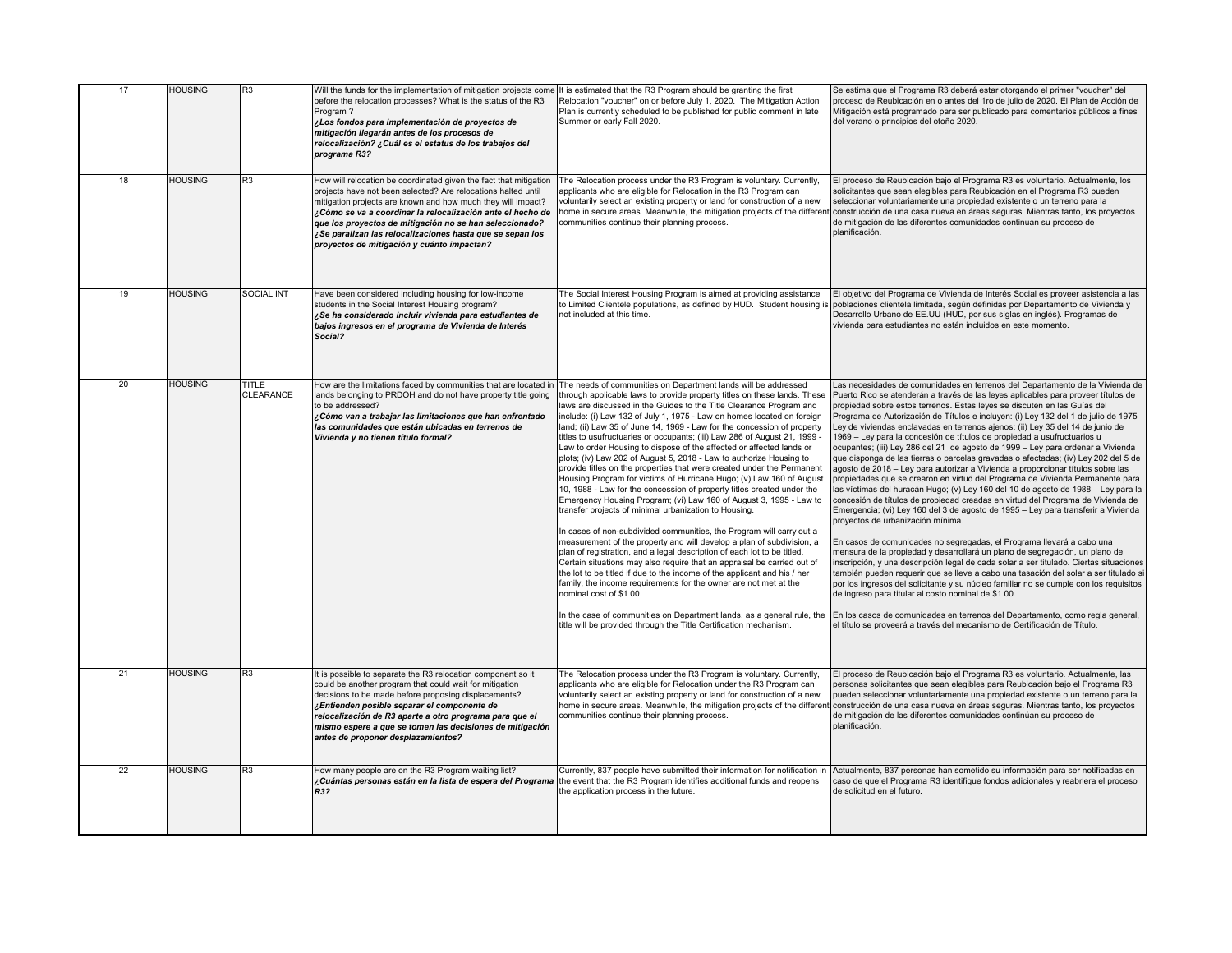| 23 | <b>POLICY</b>  |    | I would like to know when the Secretary of Housing will<br>recognize the amendment to the Resolution that the governor<br>signed on CDBG-DR funds to be assigned to the Caño Martín<br>Peña Proyecto ENLACE for the Caño communities.<br>Quisiera saber cuándo el Secretario de la Vivienda<br>reconocerá la enmienda a la Resolución que firmó la<br>gobernadora sobre los fondos CDBG-DR asignársele al<br>Proyecto ENLACE Caño Martín Peña para las comunidades<br>del Caño.                                                                                                                                                                                                                                                                                                                  | The Department of Housing is considering viable alternatives to meet<br>the provisions of Joint Resolution 118-2019. The regulations governing<br>as a standalone activity. These mitigation activities will be considered in<br>the development of the action plan for the CDBG-MIT funds whose<br>allocation of \$8.25 billion was published by HUD on January 27, 2020.<br>These funds will enable the development of projects that help lessen<br>the impact should vulnerable communities be struck by atmospheric<br>phenomena. It is in the interest of the Department of Housing that the<br>federal funds allocated for the recovery of the Island reach the<br>communities that need it most while complying with the laws and<br>regulations that govern the use of these funds.                                        | El Departamento de la Vivienda de Puerto Rico está considerando alternativas<br>viables para atender lo dispuesto en la Resolución Conjunta 118-2019. La<br>the use of CDBG-DR funds do not allow their use for mitigation activities reglamentación que rige el uso de los fondos CDBG-DR no permite su utilización<br>para actividades de mitigación como una actividad independiente. Estas<br>actividades de mitigación serán consideradas en el desarrollo del plan de acción<br>para los fondos CDBG-MIT cuya asignación de \$8.25 mil millones de dólares fuera<br>publicada por HUD el pasado 27 de enero de 2020. Estos fondos harán posible el<br>desarrollo de proyectos que ayuden a reducir el impacto que tendrían fenómenos<br>atmosféricos, de estos volver a impactar la las comunidades vulnerables. Es el<br>interés del Departamento de la Vivienda de Puerto Rico que los fondos federales<br>asignados para la recuperación de la Isla lleguen a las comunidades que más lo<br>necesitan mientras se cumple con las leyes y reglamentaciones que rigen la<br>utilización de estos fondos. |
|----|----------------|----|--------------------------------------------------------------------------------------------------------------------------------------------------------------------------------------------------------------------------------------------------------------------------------------------------------------------------------------------------------------------------------------------------------------------------------------------------------------------------------------------------------------------------------------------------------------------------------------------------------------------------------------------------------------------------------------------------------------------------------------------------------------------------------------------------|------------------------------------------------------------------------------------------------------------------------------------------------------------------------------------------------------------------------------------------------------------------------------------------------------------------------------------------------------------------------------------------------------------------------------------------------------------------------------------------------------------------------------------------------------------------------------------------------------------------------------------------------------------------------------------------------------------------------------------------------------------------------------------------------------------------------------------|-----------------------------------------------------------------------------------------------------------------------------------------------------------------------------------------------------------------------------------------------------------------------------------------------------------------------------------------------------------------------------------------------------------------------------------------------------------------------------------------------------------------------------------------------------------------------------------------------------------------------------------------------------------------------------------------------------------------------------------------------------------------------------------------------------------------------------------------------------------------------------------------------------------------------------------------------------------------------------------------------------------------------------------------------------------------------------------------------------------------|
| 24 | <b>HOUSING</b> | R3 | We continue to recommend that this substantial amendment is<br>used to remove the construction ban on flood or landslide areas;<br>that repair, reconstruction and relocation programs be separated<br>to make way for mitigation. That a displacement minimization<br>policy should be included.<br>Seguimos recomendando que esta enmienda sustancial se<br>utilice para eliminar la prohibición de construcción en<br>zonas inundables o deslizamientos; que se separen los<br>programas de reparación y reconstrucción y de<br>relocalización para dar paso a la mitigación. Que se incluya<br>una política de minimización de desplazamientos.                                                                                                                                              | PRDOH will take all public comment into consideration. PRDOH has a<br>"Uniform Relocation Assistance Guide & Residential Anti-Displacement<br>and Relocation Assistance Plan" (PRDOH URA & ADP GUIDE) posted<br>to the CDBG-DR website. Please see: https://www.cdbg-<br>dr.pr.gov/en/download/ura-adp-<br>quidelines/?wpdmdl=9461&refresh=5e9f5c269a3eb1587502118                                                                                                                                                                                                                                                                                                                                                                                                                                                                 | El Departamento de la Vivienda de Puerto Rico tomara en consideración todos los<br>comentarios recibidos. Por otro lado, el Departamento de la Vivienda de Puerto<br>Rico ha publicado la "Guía sobre Asistencia Uniforme de Reubicación & Plan de<br>Relocalización y Anti-desplazamiento Residencial del Departamento de la Vivienda<br>de Puerto Rico" (PRDOH URA & ADP GUIDE)<br>Favor referirse al siguiente enlace: https://www.cdbg-dr.pr.gov/download/guias-ura<br>adp/?wpdmdl=9454&refresh=5ea736bc83edc1588016828<br>Véase: https://www.cdbg-dr.pr.gov/en/download/ura-adp-<br>guidelines/?wpdmdl=9461&refresh=5e9f5c269a3eb1587502118                                                                                                                                                                                                                                                                                                                                                                                                                                                                |
| 25 | <b>HOUSING</b> |    | Thinking ahead, it is important to consider finding the<br>appropriate mechanism or instrument that can make housing<br>affordable over time and that government investment can<br>benefit the greatest number of families over the years.<br>Pensando a futuro, es importante que se tome en<br>consideración buscar el mecanismo o instrumento<br>apropiado para que las viviendas se mantengan asequibles<br>a través del tiempo y que la inversión del gobierno pueda<br>beneficiar al mayor número de familias a través de los<br>años.                                                                                                                                                                                                                                                     | This is precisely the purpose of the Title Clearance Program, to think<br>about the future and that the investment benefits the greatest number of<br>families over the years. Program applicants, by definition, lack a formal<br>title to their properties. This limits the ability of their properties to<br>maintain and create future value. It also deprives these homeowners of<br>receiving federal aid in future events. Thus, the Title Clearance Prograr<br>ensures (i) that the properties of its applicants are transferable in the<br>real estate market, thus creating future value for the applicants; (ii) that<br>the properties are registered in the property registry and protected<br>before third parties; and (iii) that applicants do not face problems<br>receiving federal assistance in future events. | Precisamente este es el propósito del Programa de Autorización de Títulos, pensa<br>en el futuro y que la inversión beneficie al mayor número de familias a través de<br>los años. Los solicitantes del Programa, por definición, carecen de un título formal<br>a sus propiedades. Esto limita la capacidad de sus propiedades de mantener y<br>crear valor futuro. También deja desprovistos a estos propietarios de recibir ayuda<br>federal en eventos futuros. Así las cosas, el Programa de Autorización de Título<br>asegura (i) que las propiedades de sus solicitantes sean transferibles en el<br>mercado de bienes raíces, creado así valor futuro para los solicitantes; (ii) que las<br>propiedades queden inscritas en el registro de la propiedad y protegidas ante<br>terceros; y (iii) que los solicitantes no enfrenten problemas en recibir asistencia<br>federal en eventos futuros.                                                                                                                                                                                                        |
| 26 | <b>POLICY</b>  |    | How can we know the data of the aid granted by programs<br>segregated by municipalities?<br>¿Cómo podemos conocer los datos de las ayudas<br>otorgadas por los programas segregados por municipios?                                                                                                                                                                                                                                                                                                                                                                                                                                                                                                                                                                                              | PRDOH is reviewing this request and is working on the best way to<br>compile and share this information to the Advisory Committee and other<br>stakeholders.                                                                                                                                                                                                                                                                                                                                                                                                                                                                                                                                                                                                                                                                       | El Departamento de la Vivienda de Puerto Rico está revisando esta solicitud y está<br>trabajando en la mejor manera de recopilar y compartir esta información con el<br>Comité Asesor y otras partes interesadas.                                                                                                                                                                                                                                                                                                                                                                                                                                                                                                                                                                                                                                                                                                                                                                                                                                                                                               |
| 27 | <b>INFRA</b>   |    | Which parameters and basis are being used for the search of<br>development of energy and agriculture projects? Who will<br>benefit? Are communities that are at the mercy of pollution from<br>power plants taken into consideration? What about communities<br>seeking resilience and autonomy in community farming projects<br>to address the issue of access to food?<br>¿Qué parámetros y base se están utilizando para la<br>búsqueda de desarrollo de proyectos de energía y<br>agricultura? ¿Quiénes se beneficiarán? ¿Se toma en<br>consideración las comunidades que estamos a merced de<br>Ia contaminación de las plantas eléctricas? ¿Y de las<br>comunidades que buscan resiliencia y autonomía en<br>proyectos agrícolas comunitarios para atender el tema del<br>acceso a comida? | The City-Revitalization Program promotes activities that generate<br>multiple benefits for downtown areas, models that support commercial<br>districts, green initiatives, reforestation and recovery of natural<br>resources in all the Municipalities of Puerto Rico with the purpose of<br>benefiting the communities in which the projects serve. Energy projects<br>could be considered under the program, depending on the scope and<br>benefit to the area it serves. In terms of agricultural projects, the RE-<br>Grow PR Urban-Rural Agriculture Program under the Economic<br>Recovery portfolio helps to promote them and could serve as<br>complementary projects to those of City Revitalization.                                                                                                                    | El Programa de Revitalización de la Ciudad promueve actividades que generen<br>múltiples beneficios para las zonas céntricas, modelos que apoyen a los distritos<br>comerciales, iniciativas verdes, reforestación y recuperación de los recursos<br>naturales en todos los Municipios de Puerto Rico con el propósito de beneficiar a<br>todas las comunidades en las que los proyectos sirven. Proyectos de energía<br>podrían ser considerados bajo el programa, dependiendo del alcance y beneficio al<br>área a los cuales sirve. En términos de proyectos agrícolas, el Programa de<br>Renacer Agrícola de PR bajo el portfolio de Recuperación Económica ayuda a<br>fomentar los mismos y podrían servir como proyectos complementarios a aquellos<br>de Revitalización de la Ciudad.                                                                                                                                                                                                                                                                                                                    |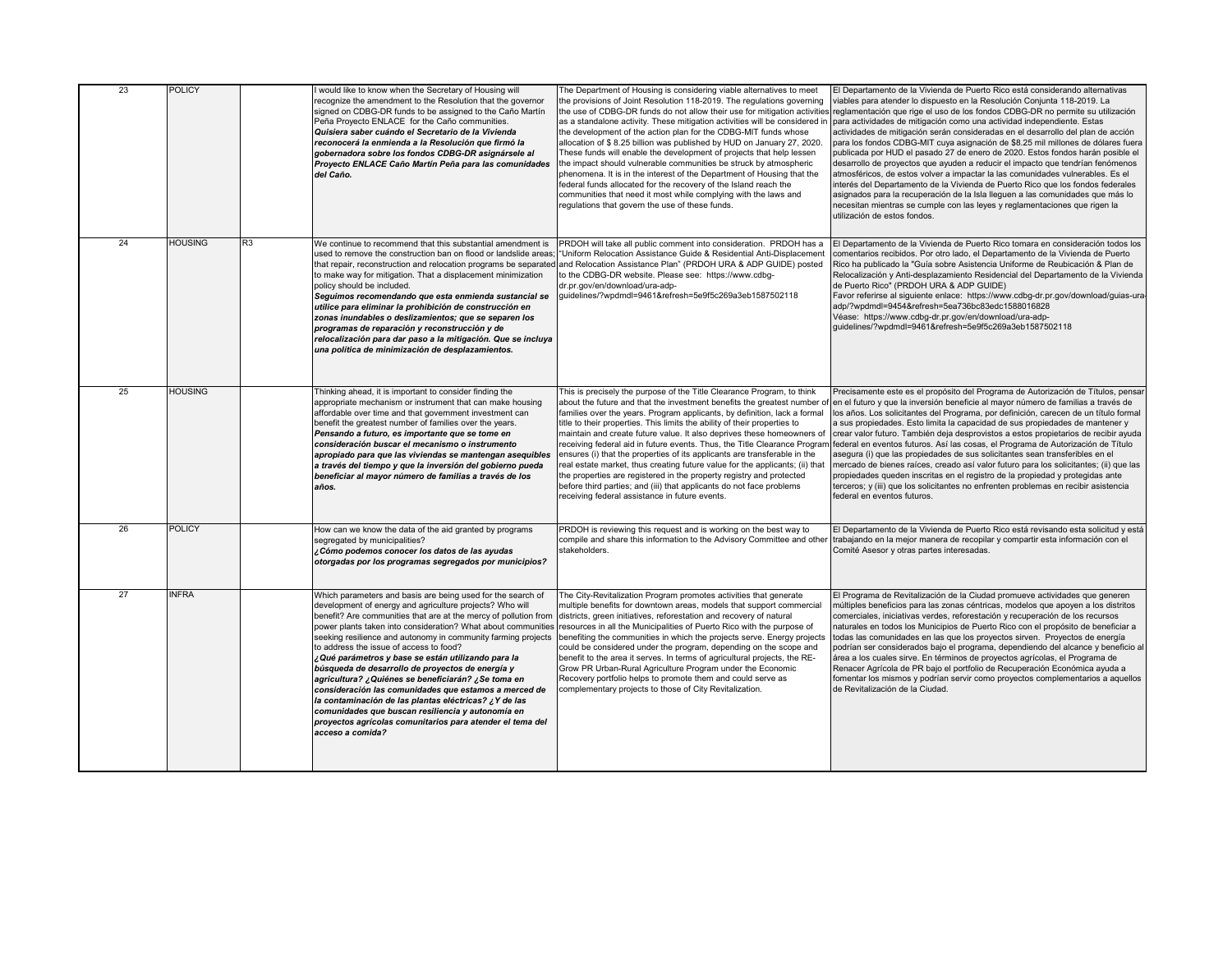| 28 | <b>INFRA</b>   | <b>PLANNING</b> | There are communities working collaboratively with specialists<br>what extent are these efforts and proposals to be endorsed and<br>financed to guarantee fair housing in those communities?<br>Hay comunidades trabajando en colaboración con<br>especialistas y dialogando acerca de las opciones de<br>mitigación que prefieren. ¿En qué medida están estas<br>gestiones y propuestas serán avaladas y financiadas para<br>garantizar la Vivienda Digna en esas comunidades?                                                                                                     | PRDOH, as part of the development of the Mitigation Plan, will<br>and in conversations about the mitigation options they prefer. To implement communication mechanisms where residents, non-profit<br>organizations, government entities, private entities, among others,<br>present mitigation measures that can be incorporated as part of the<br>Plan to be submitted to the US Department of Housing and Urban<br>Development (HUD).                                  | El Departamento de la Vivienda de Puerto Rico, como parte del desarrollo del<br>Plan de Mitigación, implementará mecanismos de comunicación, donde los<br>residentes, organizaciones sin fines de lucro, entidades de gobierno, entidades<br>privadas entre otros, presenten medidas de mitigación que puedan incorporarse<br>como parte del Plan que ha de presentarse al Departamento de Vivienda y<br>Desarrollo Urbano de EE.UU (HUD, por sus siglas en inglés). |
|----|----------------|-----------------|-------------------------------------------------------------------------------------------------------------------------------------------------------------------------------------------------------------------------------------------------------------------------------------------------------------------------------------------------------------------------------------------------------------------------------------------------------------------------------------------------------------------------------------------------------------------------------------|---------------------------------------------------------------------------------------------------------------------------------------------------------------------------------------------------------------------------------------------------------------------------------------------------------------------------------------------------------------------------------------------------------------------------------------------------------------------------|----------------------------------------------------------------------------------------------------------------------------------------------------------------------------------------------------------------------------------------------------------------------------------------------------------------------------------------------------------------------------------------------------------------------------------------------------------------------|
| 29 | <b>HOUSING</b> | R <sub>3</sub>  | Why are the prohibitions to repair or rebuild in risk zones not<br>included in the amendment ? Will it be done? Just in Salinas,<br>according to the maps, more than 50% of the municipality is in a<br>flood zone. It would be necessary to move almost the entire<br>town to Camp Santiago.<br>¿Por qué no se incluye en la enmienda las prohibiciones de<br>zona de riesgo para poder reparar o reconstruir? ¿Se hará?<br>En Salinas solamente, según los mapas más del 50% del<br>municipio está en zona inundable. Habría que mudar casi<br>todo el pueblo a la base Santiago. | PRDOH will take all public comment into consideration. Future<br>programs, including those funded under the CDBG-DR MIT allocation,<br>may consider additional approaches to new construction and<br>reconstruction in the flood plain.                                                                                                                                                                                                                                   | El Departamento de la Vivienda tomará en consideración todos los comentarios<br>recibidos. Programas futuros, incluyendo aquellos a ser sufragados con la<br>asignación de fondos de mitigación (CDBG-DR MIT), podrán considerar enfoques<br>adicionales para el tema de reconstrucción en zonas de riesgo.                                                                                                                                                          |
| 30 | <b>COMMS</b>   |                 | Is PRDOH considering holding public hearings remotly?<br>¿Están considerando hacer vistas públicas de manera<br>remota?                                                                                                                                                                                                                                                                                                                                                                                                                                                             | While public hearings are not required at this time, PRDOH will continue<br>to do comprehensive outreach via a wide variety of manners.                                                                                                                                                                                                                                                                                                                                   | Si bien no se requieren audiencias públicas en este momento, el Departamento de<br>la Vivienda continuará realizando actividades de divulgación a través de una<br>amplia variedad de maneras.                                                                                                                                                                                                                                                                       |
| 31 | <b>ADMIN</b>   | <b>URA</b>      | Who can be the contact person at PRDOH to better understand<br>theof the URA Act in the rehousing processes? Example, we<br>have doubts about whether it covers moving expenses for<br>families who are relocated.<br>¿Quién puede ser una persona contacto en el Departamento<br>de la Vivienda para entender mejor la de la Ley URA en los<br>procesos de realojo? Ejemplo, tenemos dudas sobre si<br>cubre gastos de mudanza para las familias que sean<br>realojadas.                                                                                                           | The contact person for URA at PRDOH is Maria del Carmen Figueroa<br>Correa, Assistant Deputy Secretary for Disaster Recovery CDBG-DR<br>Program Department of Housing.                                                                                                                                                                                                                                                                                                    | La persona contacto de URA en el Departamento de la Vivienda es María del<br>Carmen Figueroa Correa, Ayudante Ejecutivo para el Programa CDBG-DR del<br>Departamento de la Vivienda.                                                                                                                                                                                                                                                                                 |
| 32 | <b>HOUSING</b> | R3              | How are the more than 20,000 families with uncovered housing<br>¿Cómo se atiende a las más de 20,000 familias con<br>necesidades descubiertas de vivienda? ¿Con este proceso<br>de verdad se atenderán todas esas familias?                                                                                                                                                                                                                                                                                                                                                         | The R3 Program, in conjunction with the municipalities, developed a<br>needs served? Will this process truly serve all of these families? rigorous outreach process to reach and serve the most vulnerable<br>families and individuals. The main goal of the Department of Housing<br>with the R3 Program and the other CDBG-DR programs, is to continue<br>identifying and allocating funds to cover the identified needs in housing<br>and other sectors of the Island. | El Programa R3 en conjunto con los municipios desarrolló un proceso de<br>divulgación riguroso para llegar y atender a aquellas familias e individuos más<br>vulnerables. La meta principal del Departamento de la Vivienda con el Programa<br>R3 y los demás programas de CDBG-DR, es continuar identificando y asignando<br>fondos para cubrir las necesidades descubiertas de vivienda y otros sectores del<br>país.                                              |